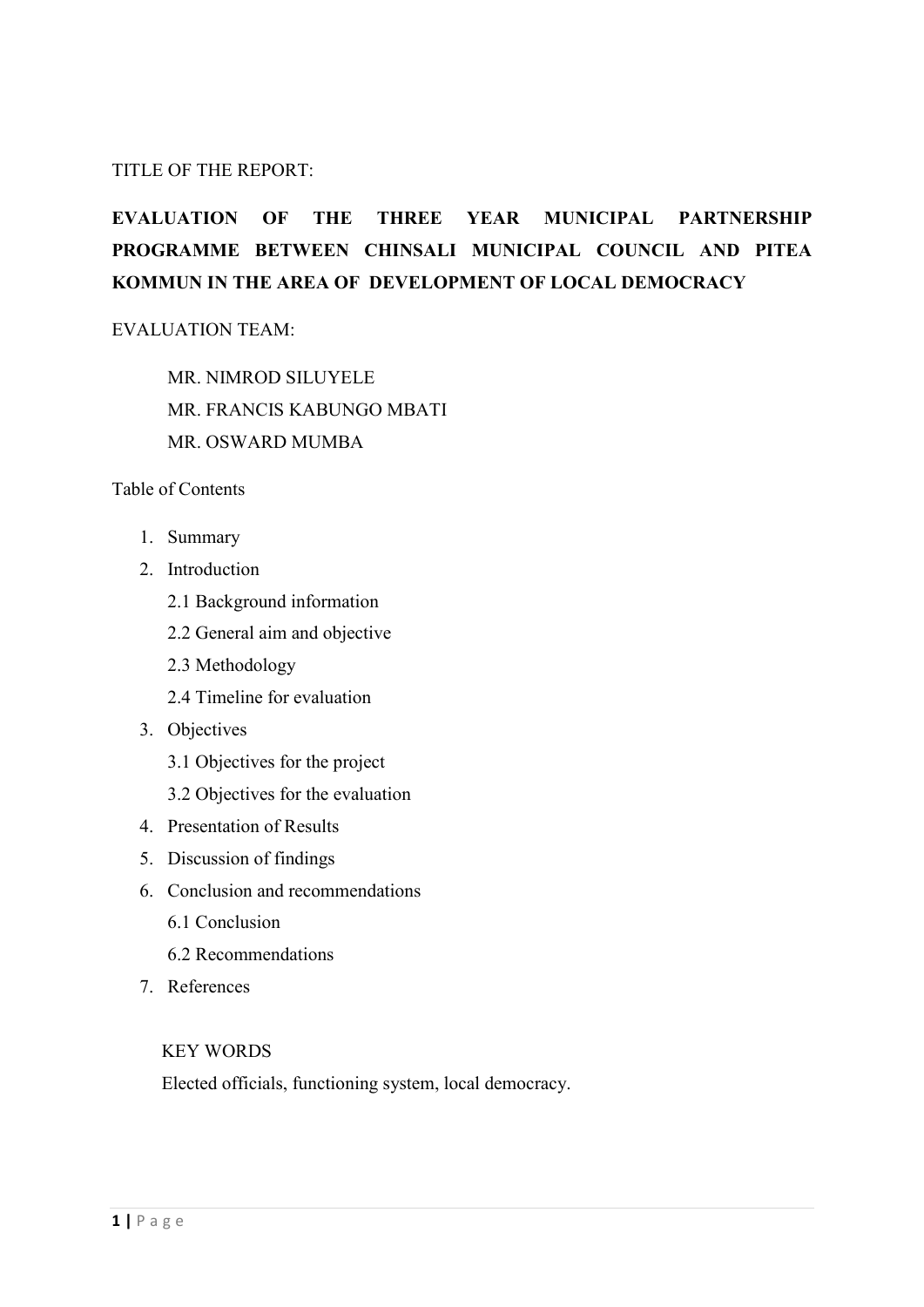#### 1. SUMMARY

This project was a collaboration between Piteå Kommun in Sweden and Chinsali Municipal Council in Zambia where officials and elected representatives from Chinsali municipality were given an opportunity to develop the capacity of women in the development of local democracy. This was a three year project which has been running from June, 2015 to June 2018. The purpose of the project was for Chinsali Municipality to develop methods that would involve women from Chinsali district in development of local democracy. Furthermore, the elected local Politicians decided on a 3 year action plan for the development of local democracy and special attention was given to women.

Clearly the project was a success in that over 90% of the people concerned were happy and wanted it to continue. The cooperation has positively affected both Chinsali municipality officials and councillors on one hand and the women group and community on the other hand. Notable among the successes are the election of a first female councillor and the formation of a functional women's group.

#### **2. INTRODUCTION**

#### 2.1 BACKGROUND INFORMATION

Chinsali and Pitea Municipality officials met in 2013 during a training workshop for Symbio City in Sweden sponsored by the International Centre for Local Democracy (ICLD) on Sustainable Development and Local Democracy. During the training period in Kiruna there was a mini-matching seminar where Chinsali and Pitea officials met. Following this meeting an exchange programme followed and in March 2014 the Chinsali Municipality delegation visited Pitea and later in the same year Pitea reciprocated the visit to Chinsali. Arising from these meetings, areas of cooperation were identified namely, development of local democracy with focus on women and creation of functioning systems where citizens would express their views.

Zambia is implementing the Decentralisation Policy where more governance and administrative powers will be vested in the local authorities. It is therefore important that local people are empowered with necessary knowledge and skills to take charge of their own affairs such as governance and accountability. Women in Zambia, especially in the rural set up, are not very much willing to participate in governance issues let alone politics. It is not unusual to find male dominated municipalities and councils around the country. The purpose of this project was to strengthen the capacity within the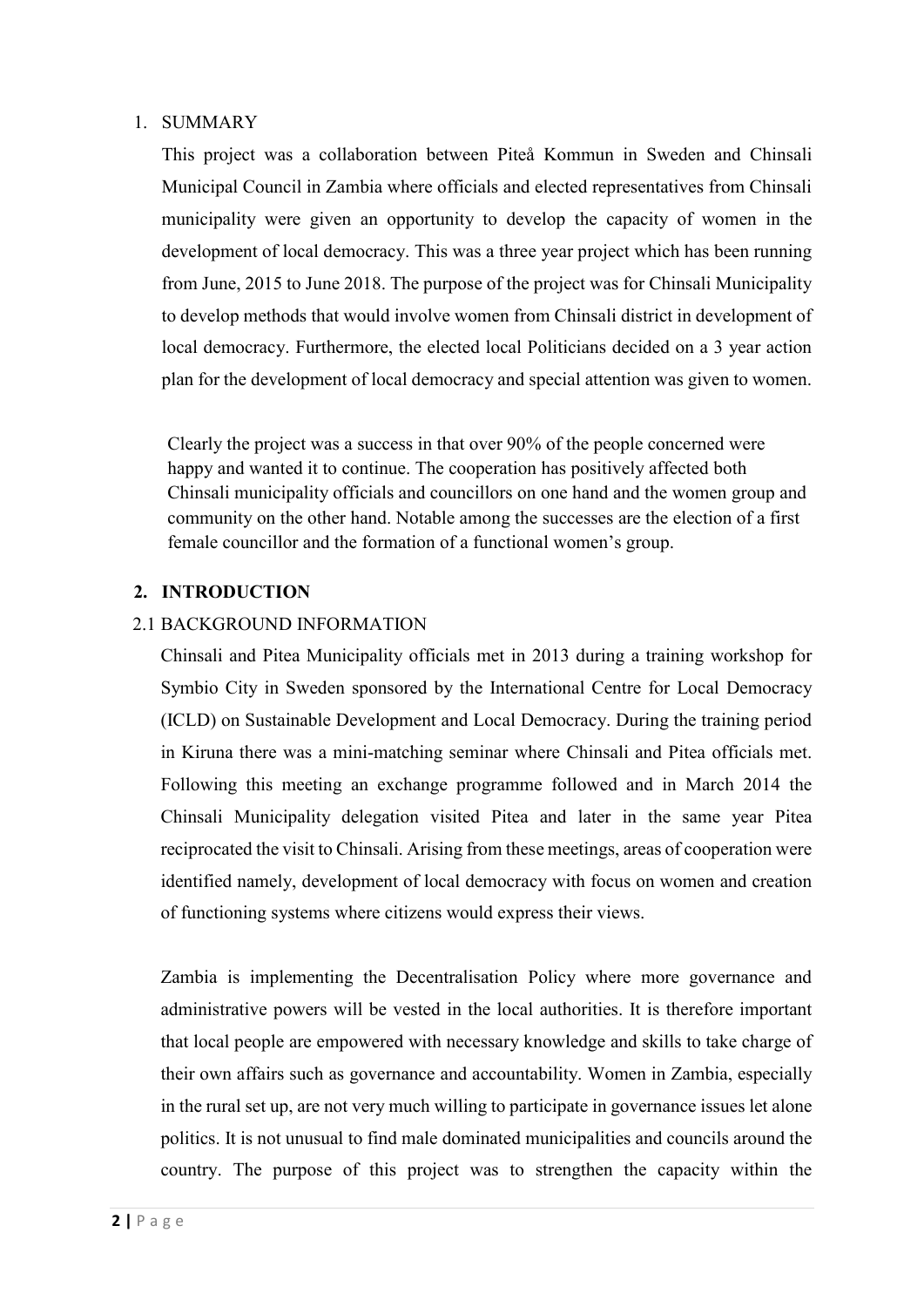Municipality for both elected representatives and officials to be proactive to women issues and aspirations. Additionally, Chinsali Municipal council has been declared a centre of excellence for Gender mainstreaming where both men and women must have equal opportunities in terms of access to information and knowledge in order to effectively contribute to the development of the areas in which they live.

#### 2.2 GENERAL AIM

To train and develop capacity of management and staff and Councillors (elected politicians) in Chinsali to enable them involve women in the development of local democracy and creating functioning systems where citizens would express their views which the municipality could take care of.

### 2.3 METHODOLOGY

The evaluation team comprised of three male researchers from different operational departments and who are residents within Chinsali municipality. The work began with a group discussion and desk review of how the cooperation, from its inception, had been running. The project had been running close to three years.

Three questionnaires and interview – questions were designed, one for elected councillors and Council officials, the second one for women who were directly involved in the project and the last one was for citizens who at one time expressed their views/complaint on local authority service delivery. The results are discussed quantitatively and qualitatively following the same order as indicated above.

Next the set of three semi-structured questionnaires were administered by the three interviewers to collect data. Thirty (30) interviews were conducted in four categories as follows;

- Five (5) Chinsali residents by verbal interview
- Four (4) elected Councillors ( 3 by questionnaire and 1 by telephone interview)
- Nine (9) officials working for Chinsali Municipal council by questionnaire
- Twelve (12) women directly involved in the project by questionnaire

The objective of the semi-structured interviews was to encourage interviewees to relate freely their experiences about the project. Purposeful random sampling was used to get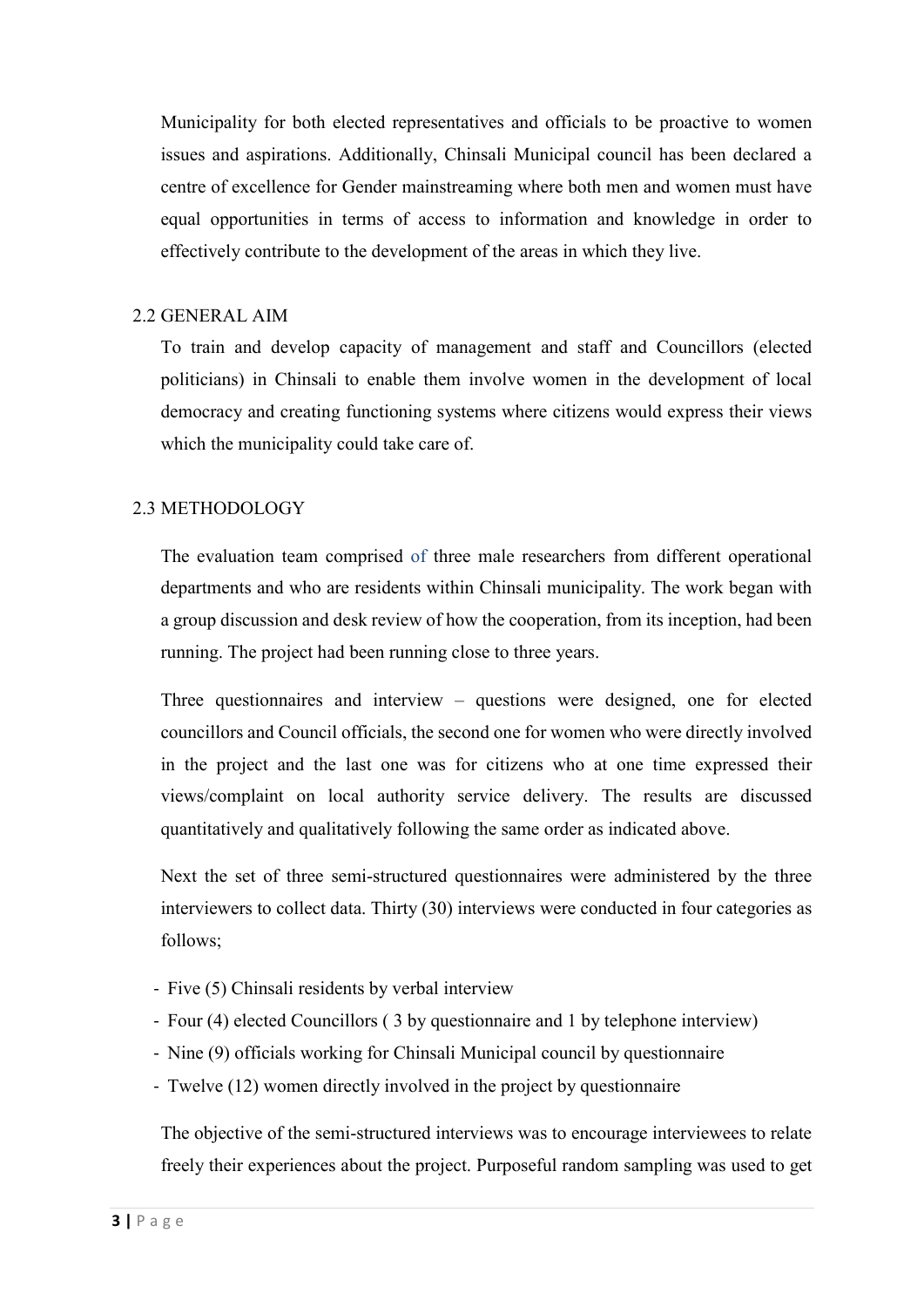the 30 respondents. The responses were discussed question by question as each question represents a sub-theme for the project.

## 2.4 TIMELINE FOR EVALUATION

The evaluation was set to be done within the period from February to April 2018

| <b>Activity</b>                     | <b>Expected completion</b>              | Person                 |  |
|-------------------------------------|-----------------------------------------|------------------------|--|
|                                     | date                                    | responsible            |  |
| Desk Review                         | $2nd - 9th$ February, 2018              | <b>Evaluation Team</b> |  |
| Interview of women group, officials | $15^{\text{th}}$<br>February, $2018 -$  |                        |  |
| and councillors                     | 2 <sup>nd</sup> March, 2018             | <b>Evaluation Team</b> |  |
| Interview of citizens               | $9^{th}$ – 11 <sup>th</sup> April, 2018 | <b>Evaluation Team</b> |  |
| Produce Draft report                | $27th$ April, 2018                      | <b>Evaluation</b> team |  |
| Submission of the Draft Report      | $\overline{7^{th}-11^{th}}$ May, 2018   | Evaluation team        |  |

#### **3. OBJECTIVES**

#### 3.1 SPECIFIC OBJECTIVES FOR THE PROJECT

The main objectives for the project were:

- To ensure that officials and elected representatives have the experience and knowledge regarding women's possibilities for participation
- To enable Chinsali municipality run at least one local project for women which contributes in developing relevant methods for female participation
- To ensure that the municipality has involved women in developing a functional system for citizens to express their views and for the municipality to take care of them.

#### 3.2 OBJECTIVES FOR THE EVALUATION

The main objectives of the evaluation was:

i. To examine the extent to which elected politicians and officials have gained experiences and knowledge regarding women's possibilities for participation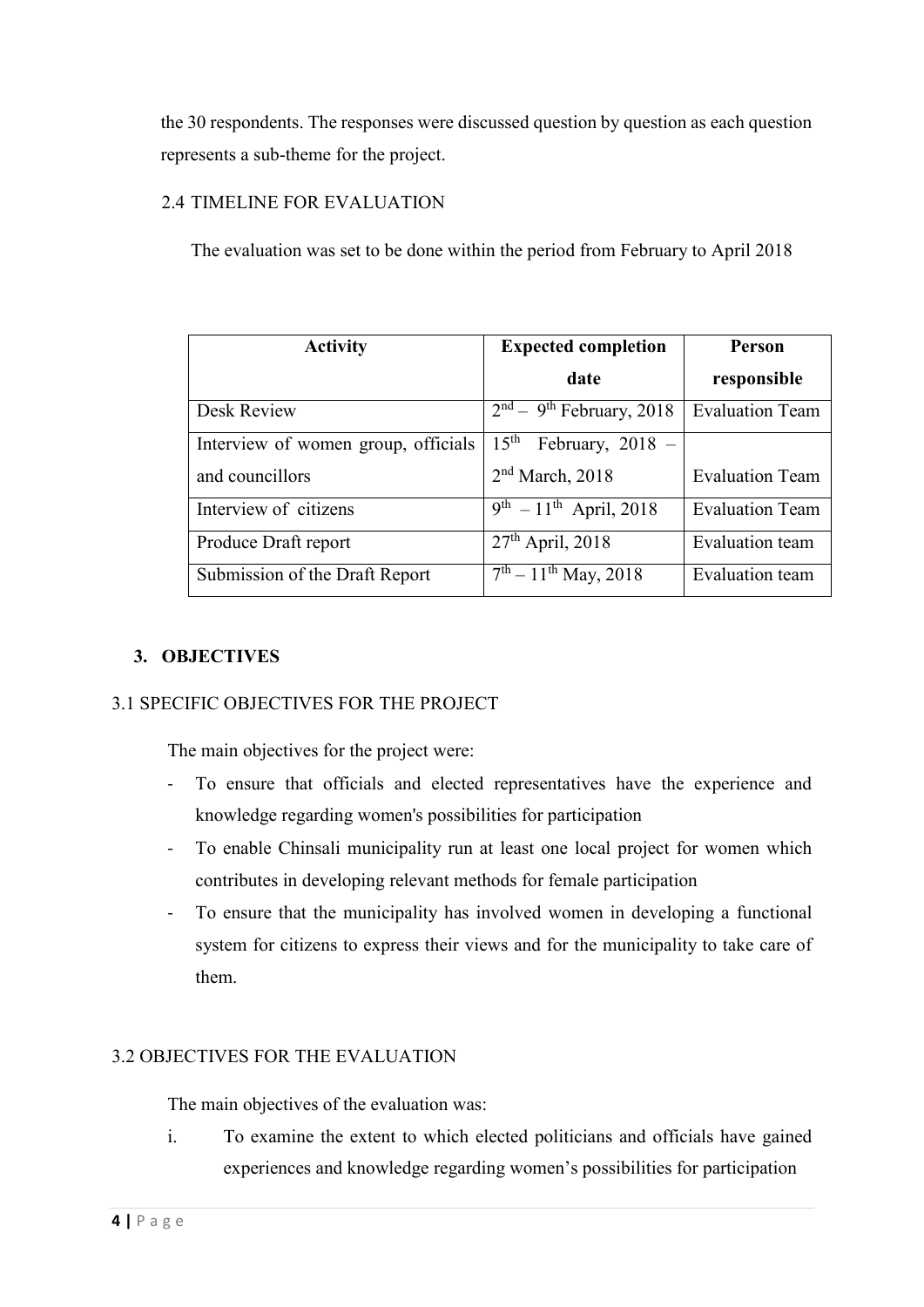- ii. To examine the effectiveness of the implementation of the women's empowerment project through development of local democracy project that was conducted between Pitea and Chinsali Municipality between the period, June, 2015 to June 2018.
- iii. To assess the presence and effectiveness of a functioning system for citizens to express their views and for the municipality to take care of them.
- iv. To draw conclusions regarding the projects achievements and challenges and make recommendations.

# 4. 0 PRESENTATION OF REPORT FINDINGS

### OVERVIEW

The evaluation findings are presented and analyzed in tables. Questions from the questionnaires have been organized thematically according to the project objectives.

### 4.1 MUNICIPALITY OFFICIALS AND ELECTED COUNCILLORS

Four (4) councillors and nine (9) council officials were interviewed. The age range was 30 to 56 years with three (3) females and ten (10) males. Their responses are tabulated below question by question.

# 4.1. 1 QUESTION BY QUESTION

i. Are you aware of the Municipal Partnership between Chinsali Municipal Council and Pitea Municipality? (Yes/No)

| Yes | No |
|-----|----|
| 13  | L  |

100% agreed that they were aware

ii. Have you had enough information about this project? If not, what is missing?

| Enough | Not enough |
|--------|------------|
|        |            |

While 11 out of  $13$  said they had enough information 2 were of the view that much more needed to be done in terms of information sharing and orientation by those who visited Pitea in Sweden.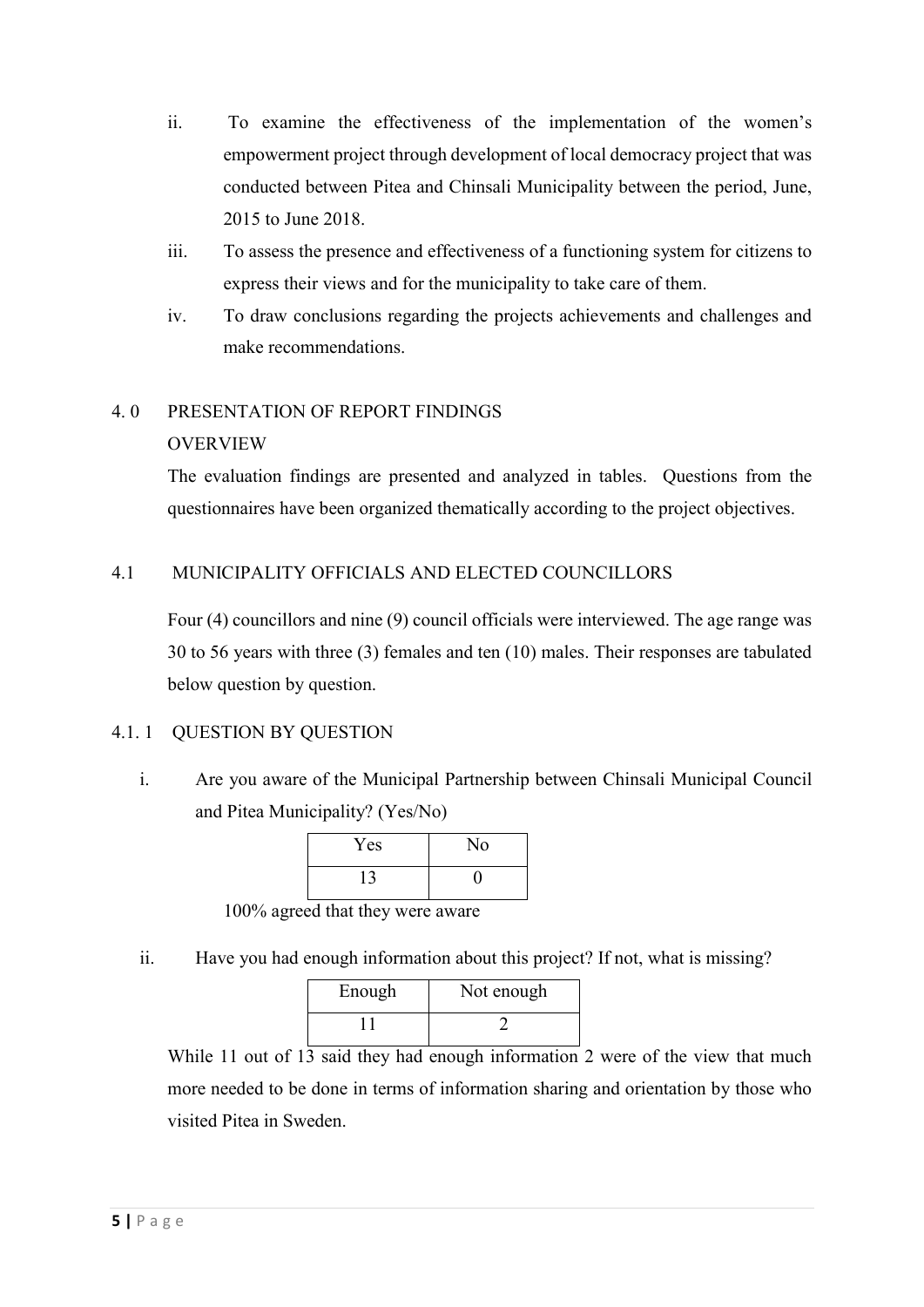- iii. What have you learned about women's ability to participate in developing the municipality?
- iv.

| Participation                                                         |  |  |  |  | Other challenges |      |                                                                          |  |
|-----------------------------------------------------------------------|--|--|--|--|------------------|------|--------------------------------------------------------------------------|--|
|                                                                       |  |  |  |  |                  |      | Been scaled up, one female councillor, Very limited participation due to |  |
| encouraging each other, garbage collection and   lack of information, |  |  |  |  |                  | need |                                                                          |  |
| income generation, ability to participate in encouragement            |  |  |  |  |                  |      |                                                                          |  |
| development and broken cultural barrier.                              |  |  |  |  |                  |      |                                                                          |  |

The general (10 of them) response was that women participation had been scaled up and that it was visible both at the council and in the community. Only 2 indicated that more needed to be done and one respondent left it blank

v. What experience do you now have of women's ability to participate in local democracy?

| Experience to participate                                                      | Challenges |  |  |
|--------------------------------------------------------------------------------|------------|--|--|
|                                                                                |            |  |  |
| Gained a lot, female councillor, women Still need encouragement through        |            |  |  |
|                                                                                |            |  |  |
| organising themselves for projects (garbage   focus group discussions, lagging |            |  |  |
|                                                                                |            |  |  |
| collection), exposed to their rights (politics, behind academically.           |            |  |  |
| business decision making etc)                                                  |            |  |  |
|                                                                                |            |  |  |

It was felt that they all had gained a lot of experience as could be seen from the fact that women were now able to organise themselves in various ventures including garbage collection, butter making, quality decision making and also involving themselves in politics.

vi. Is there more participation among women now than before the project? If so, in what way?

| Yes | No |
|-----|----|
| 13  |    |

The response to this question was in the affirmative. They gave examples like women were now actively interacting with each other, showing keen interest in politics resulting in one female councillor breaking the male dominated municipality. In addition there were new women clubs coming up in the district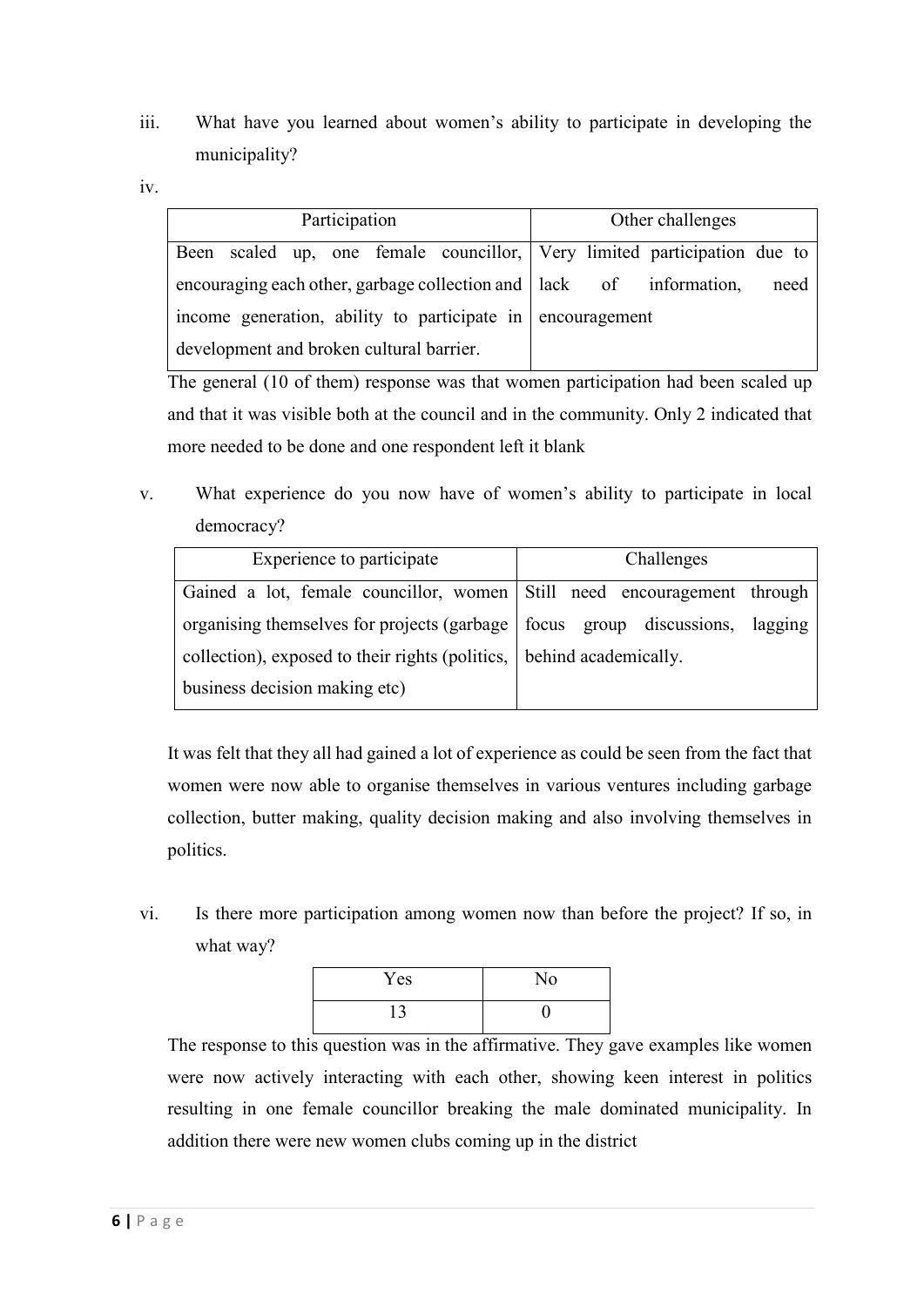- vii. In what way has this affected you as an elected representative?
	- a. **Elected councillors**; three indicated positively and stressed that they realised that they needed to serve the people and not just concentrating on being paid allowances and allocating plots.

**Officials;** eight said it had affected them positively and some of these areas include, development of team work, increased gender balance, quality service and efficiency.

viii. What effect on work for local democracy has this project had?

Women have opened up to discuss matters affecting them on their own and also with men; raised participatory awareness and raised levels of conducting public meetings to councillors in their wards. The project has helped in enhancing the decentralisation policy.

ix. How has been the cooperation among officials in relation to the project?

| Very good Good | Fair | Feel left out                                   |
|----------------|------|-------------------------------------------------|
|                |      | 2 (some officers were not aware of the project) |

- i. What could have been done in a better way in the process of this project?
	- To sensitise women in all communities not selected ones only
	- Sensitising Chinsali residents on equal rights and gender issues
	- Good and fair selection criteria on who should have travelled to Sweden
	- Increase in contact time with colleagues from Pitea especially in Chinsali
	- Rotation arrangement on council staff involvement in the project
	- More exchange visits on departmental level
- ii. How can the work for focus on women and women's participation continue when this project ends?

| Continuity                                                   | Challenges after      |  |  |
|--------------------------------------------------------------|-----------------------|--|--|
| Women have learnt to be self-supporting, need for Traditions | are                   |  |  |
| government policies,                                         | difficult to overcome |  |  |
| soon to stop now, continue sensitising women<br>Too          | slide<br>may          |  |  |
| community, streamlining it in council structures like   back |                       |  |  |
| development Section, empowering<br>community                 |                       |  |  |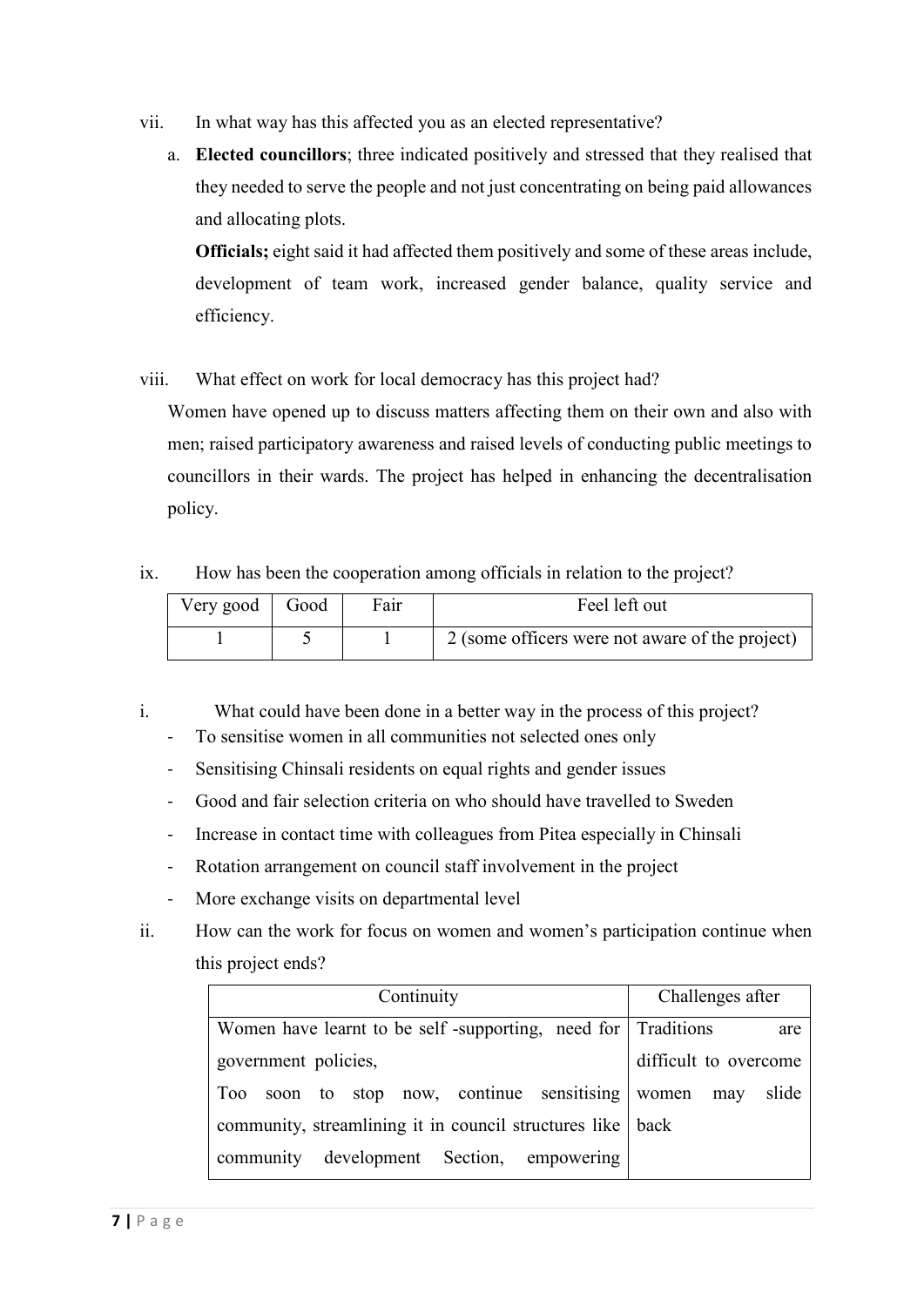| women through personal loans as start- up capital, |  |
|----------------------------------------------------|--|
| likely to continue as the basic interest has been  |  |
| developed in women, need financial support, people |  |
| feel it must continue.                             |  |

The general feeling of the respondents was that it would not be easy for the women to continue without the intervention of both the council and the Government. They cited lack of resources coupled with difficulties in breaking the entrenched traditions of women servitude. However, four (4) believed that they could continue as the women have developed the desire to work in groups.

iii. Has the project with Pitea Municipality had an impact on the way you do your work as a councillor? If yes – in what way?

| Yes | No |
|-----|----|
| 13  |    |

The impact was in the following areas;

- Time management and punctuality
- Development of their local areas
- Become consultative with stakeholders
- Become impartial to all, especially equality with women in capabilities to perform
- To involve women in developmental programmes
- To have positive mind towards work
- Taking women's views seriously
- iv. Has the project made any personal change in your way of thinking regarding local democracy and/or women empowerment/participation?

| Yes | No |
|-----|----|
| 10  |    |

The three who indicated 'not really' said that they were already aware of the local democracy and women empowerment and participation before the project. Ten indicated that it had affected their thinking positively.

#### 4.2 WASTE MANAGEMENT GROUP (WOMEN GROUP)

The municipality operated at least one local women's project that helped to develop relevant methods to develop women's participation. The team interviewed twelve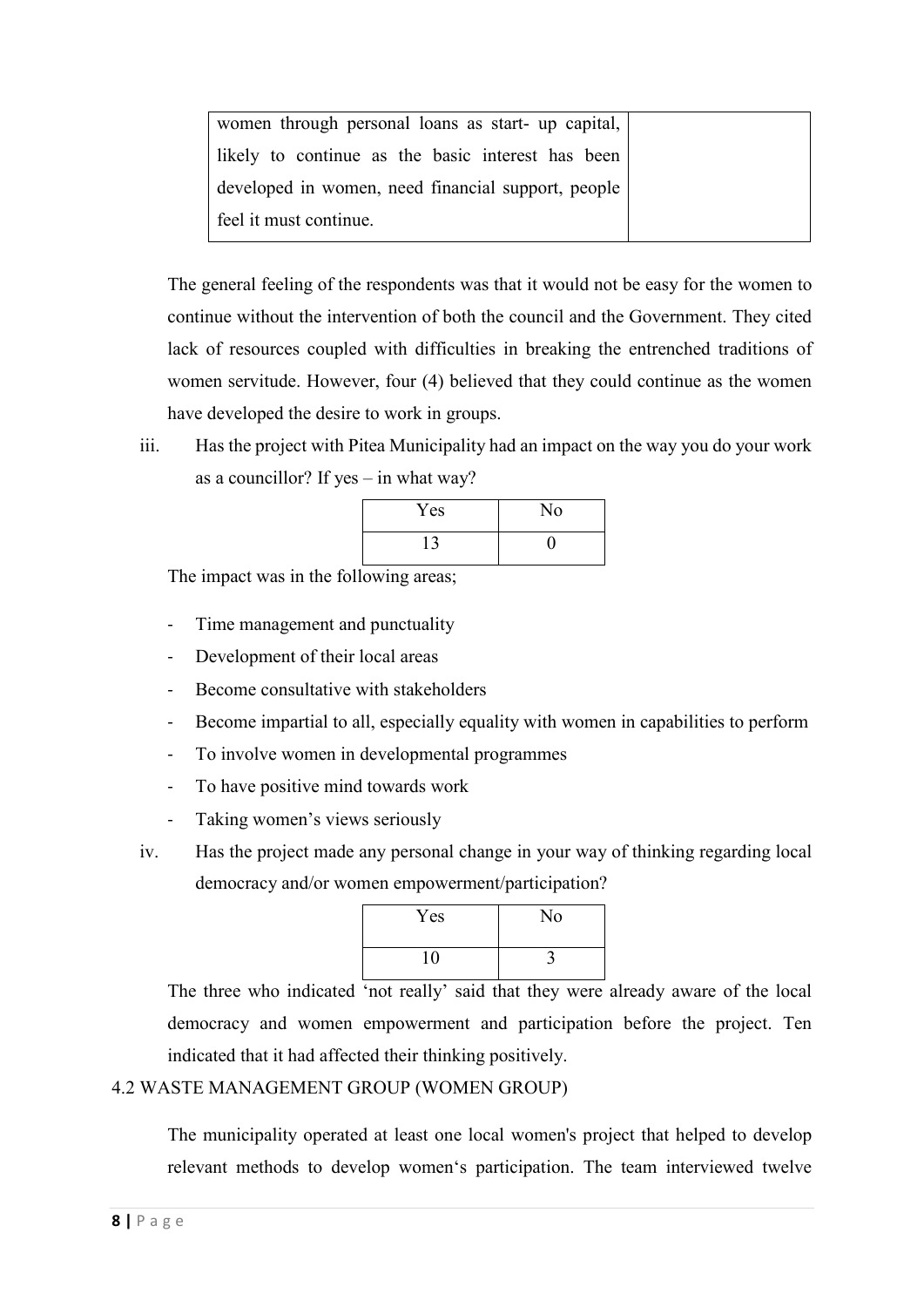women from the waste management group in Chinsali District. The interviews took place on 2 different days. The initial target was to interview 15 members which is around 50% of the persons in the group but only managed to interview 12 which is around 40% of the members. The structured interviews administered are shown in appendix 1. The discussions with the members were as follows:

### 4.2. 1 QUESTION BY QUESTION

i. How long have you been a member of the Waste Management Group?

| $0 - 2$ Years | 2 Years |
|---------------|---------|
|               |         |

All the members spoken to indicated that they had been members of the group for two

ii. Have you under gone any trainings as a member of the group? Yes /No, if yes what did you learn?

| Yes | No |
|-----|----|
| 12  |    |

All the members spoken to indicated that they had undergone training as members of the group and the areas mentioned were:

- **Cleanliness**
- Disease prevention
- Teamwork
- Waste management/disposal of litter
- Sorting/Recycling of waste
- Dangers of waste
- Waste management as a business opportunity, i.e. making bags, hats, floor polish and mats out of waste plastics.
- Benefits of waste management
- governance
- iii. Have you learned new things in the group?

| Learned new things   Did not learn a thing |  |
|--------------------------------------------|--|
|                                            |  |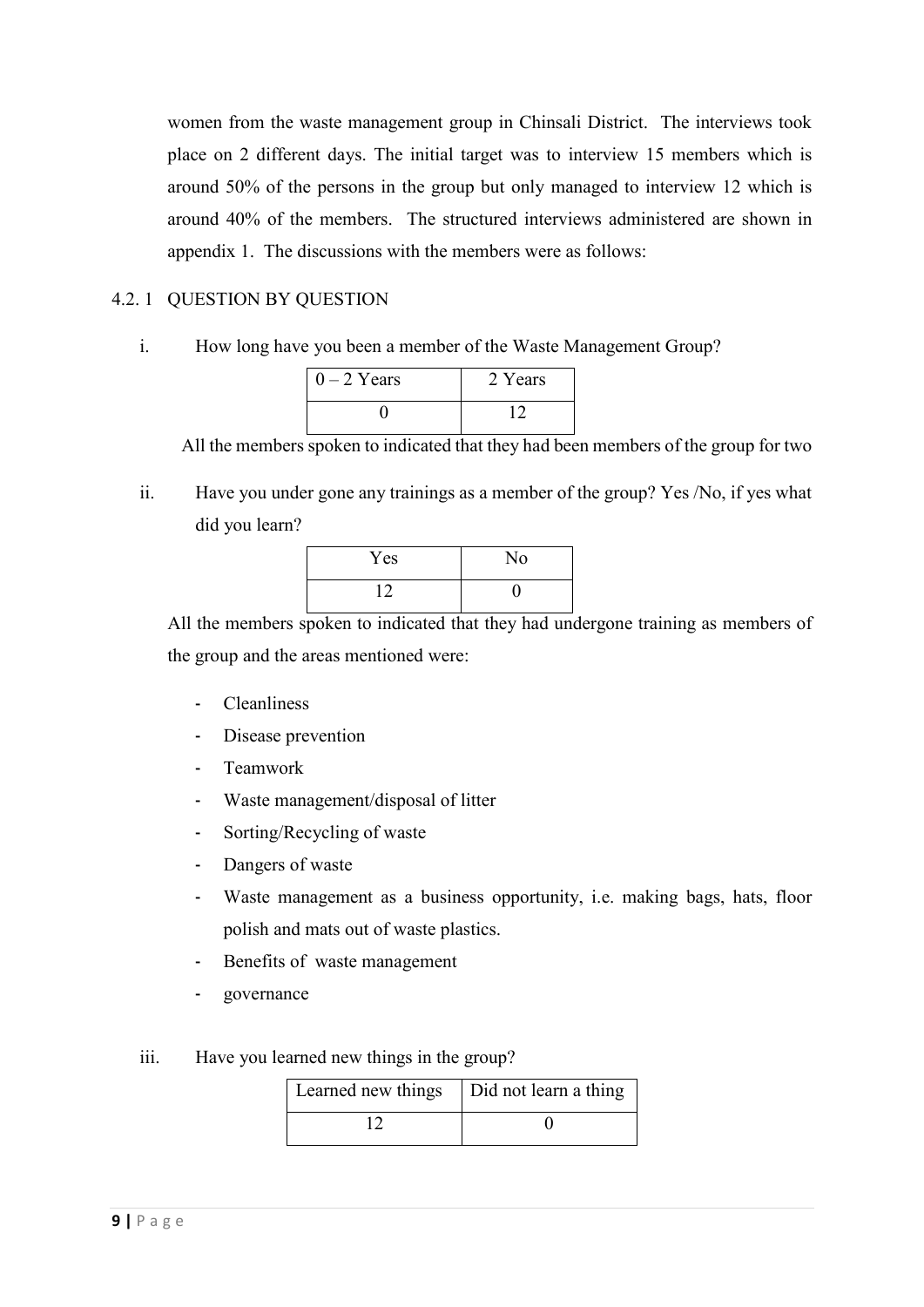All the members acknowledged learning new things in their group and they were summarised as follows:

- Prevention of diseases through cleanliness
- Fundraising through waste management/recycling of waste
- Waste management as a business opportunity
- Waste management as a health management practice
- Possibility of diversification in their business opportunity/Fundraising for other businesses
- Capacity to train others
- Waste as a resource for raising funds
- Team work
- iv. What work is the group involved in currently?

| Routine work Routine work and sensitization of clients |
|--------------------------------------------------------|
|                                                        |

All the group members indicated that currently the group is involved in the following activities on Mondays and Thursdays:

- garbage/waste collection from homes in three residential areas namely Mayadi, Rural and Chinunda,
- Separation of garbage/waste, garbage/waste disposal at skip bin locations
- Sensitising communities in issues of cleanliness as they go about their chores.
- v. Are there benefits of being part of this group?

| Yes | No |
|-----|----|
| 1 ິ |    |

All the members interviewed indicated to the team that there were benefits, which included:

- Earn money to use as start-up capital to invest in personal businesses as well as group businesses in the future
- Change of mind-set
- Hope of being part of a more successful business in future/increased employment opportunities for them and their families in future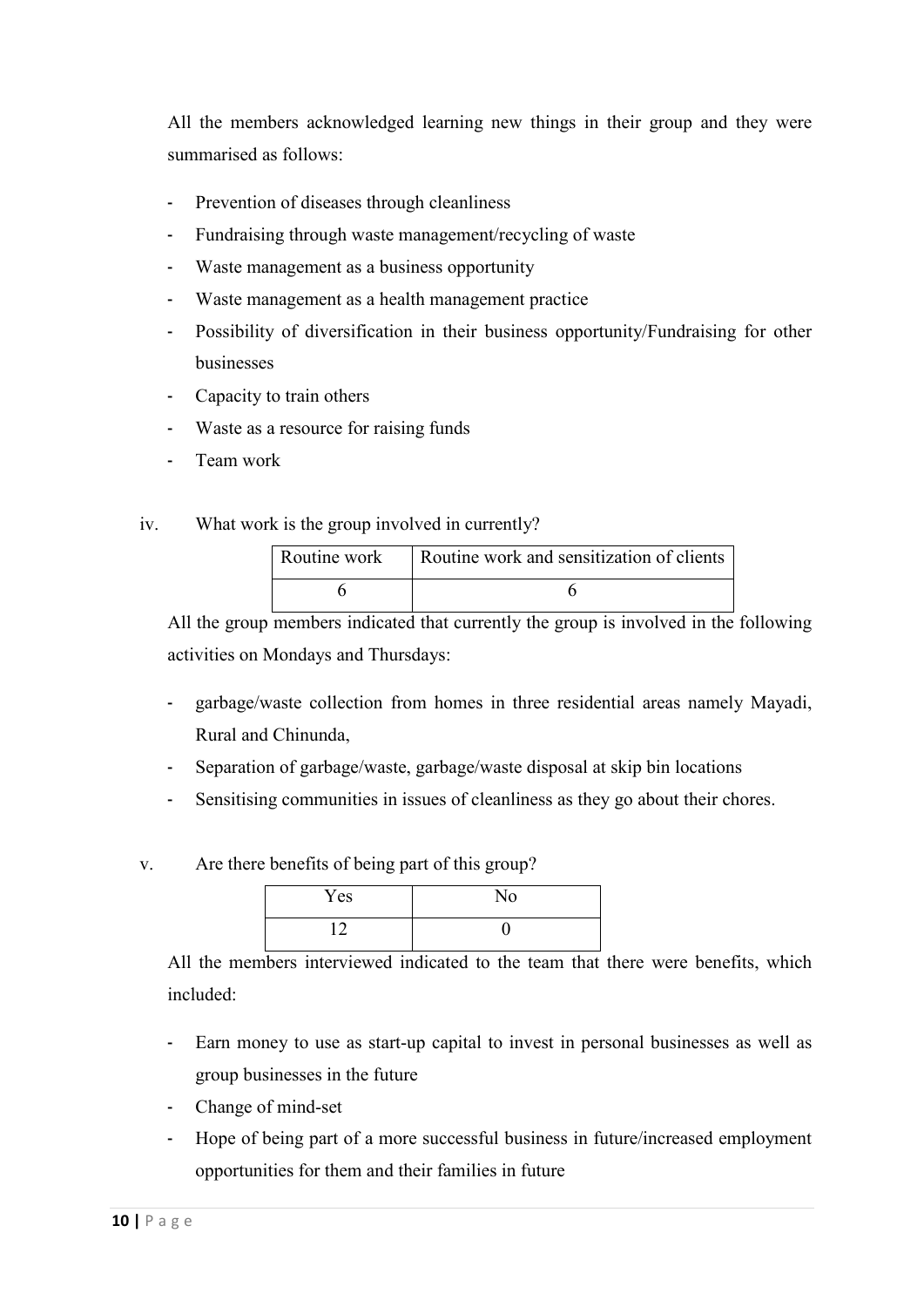- Ability to buy home essentials and pay school fees for their children from their income
- Increase in knowledge and skills as they work in a team

They however said that although the benefits were not much for now, they believed the future would be better.

vi. What could have been done better? When faced with problems /challenges, how do you Solve them?

| All aspects were considered   Not all aspects were considered |
|---------------------------------------------------------------|
|                                                               |

All the members interviewed indicated that:

- they should have been provided with bigger bins
- basic transport should have been provided by the local authority to start with
- There should have been more locations for skip bins to lessen the distances from pick up locations.
- Suggested that they should have been capacity built in management of other possible business ventures like poultry which the members were interested in as future ventures.
- Municipality should have helped sensitize residents once more on the regulation against digging of pits in residential backyards

When members were faced with challenges they indicated that they did sit down with their leadership and colleagues to seek for solutions. They however mentioned that the top leadership needed more capacity building on leadership skills and that they needed to be on the ground a bit more often to understand the situations better.

#### vii. How is the co-operation amongst group members?

| Good | Bad | Good though room for improvement |
|------|-----|----------------------------------|
|      |     |                                  |

8 out of 12 members (67%) interviewed cited very good cooperation among the membership. No member indicated any bad cooperation within group members.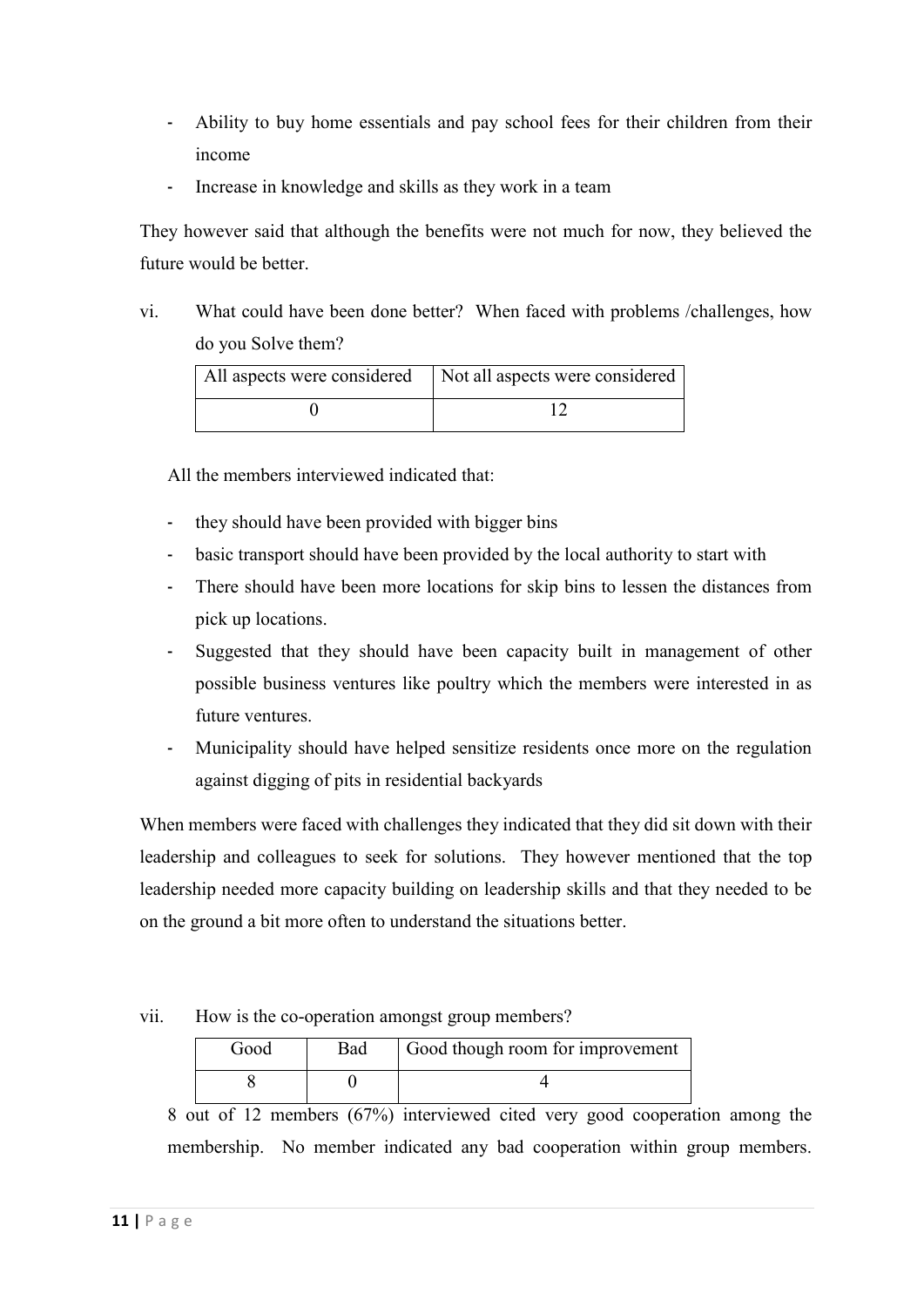However, 4 out of 12 members (25%) felt that the office of the secretary needed to communicate better to all members to avoid conflicts.

viii. Do you have any structure in your group, Yes/No.? Describe the structure of the group?



Almost all members (100%) responded that the structure was there which comprised the Chairperson, vice chairperson, secretary, vice secretary, treasurer and four committee members.

ix. Do you receive any support from the council if yes, then state how?



All the members (100%) said that they received the initial support of wheelbarrows, rakes, bins and gloves and the continued presence of skip bins in various locations. Additionally, all the respondents indicated that a bit more help could have come from the local authority during the course of operation.

x. Do you see yourself continuing as a member of the Solid Waste Management Group?

| Yes | No |
|-----|----|
| 12  | 0  |

All the members (100%) were happy to continue being members of the Waste management group. They believed that the initiative may have challenges in its initial stage but they hoped for a better future.

xi. What challenges are you facing from the community, if any, how has been the response from the community?

| Facing challenges | Not facing any challenges |
|-------------------|---------------------------|
|                   |                           |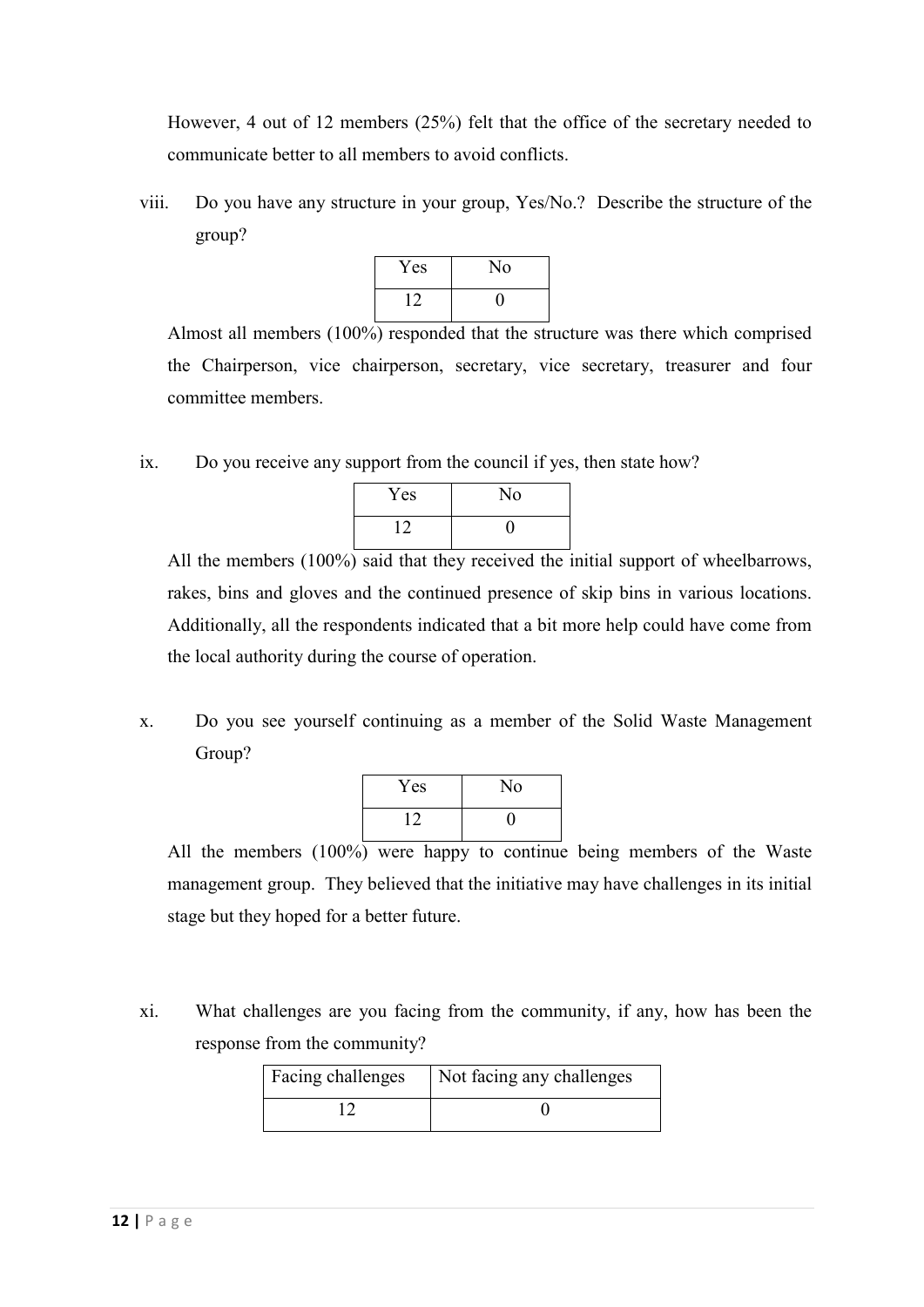All the members (100%) indicated that they were facing challenges from the community members such as collection of fees, continued digging and usage of backyard rubbish pits. However, the initiative is increasingly being appreciated.

# 4.3 CHINSALI MUNICIPAL COUNCIL FUNCTIONAL SYSTEM TO TAKE CARE OF THE VIEWS EXPRESSED BY CITIZENS.

Five (5) Chinsali citizens were interviewed and their responses have been analysed below question by question.

i) How long have you been living in Chinsali district?

| Less than 2 years | Between 2 and 3 years | Above 3 years |
|-------------------|-----------------------|---------------|
|                   |                       |               |

The figure above indicates that no respondent lived in Chinsali for less than 2 years while one (1) respondent lived in Chinsali between 2 and 3 years and four (80%) participants lived in Chinsali for more than 3 years.

ii) Have you ever lodged any complaint/concern to Chinsali municipal council before?

| Yes | No |
|-----|----|
|     |    |

100% responded in the affirmative.

iii) How was the issue reported?

| Through suggestion Box | By writing in a complaint Book |
|------------------------|--------------------------------|
|                        |                                |

100% lodged their complaint in the complaint book while no one used the suggestion box.

iv) Was there any action taken by the local authority to address the reported issue/concern?

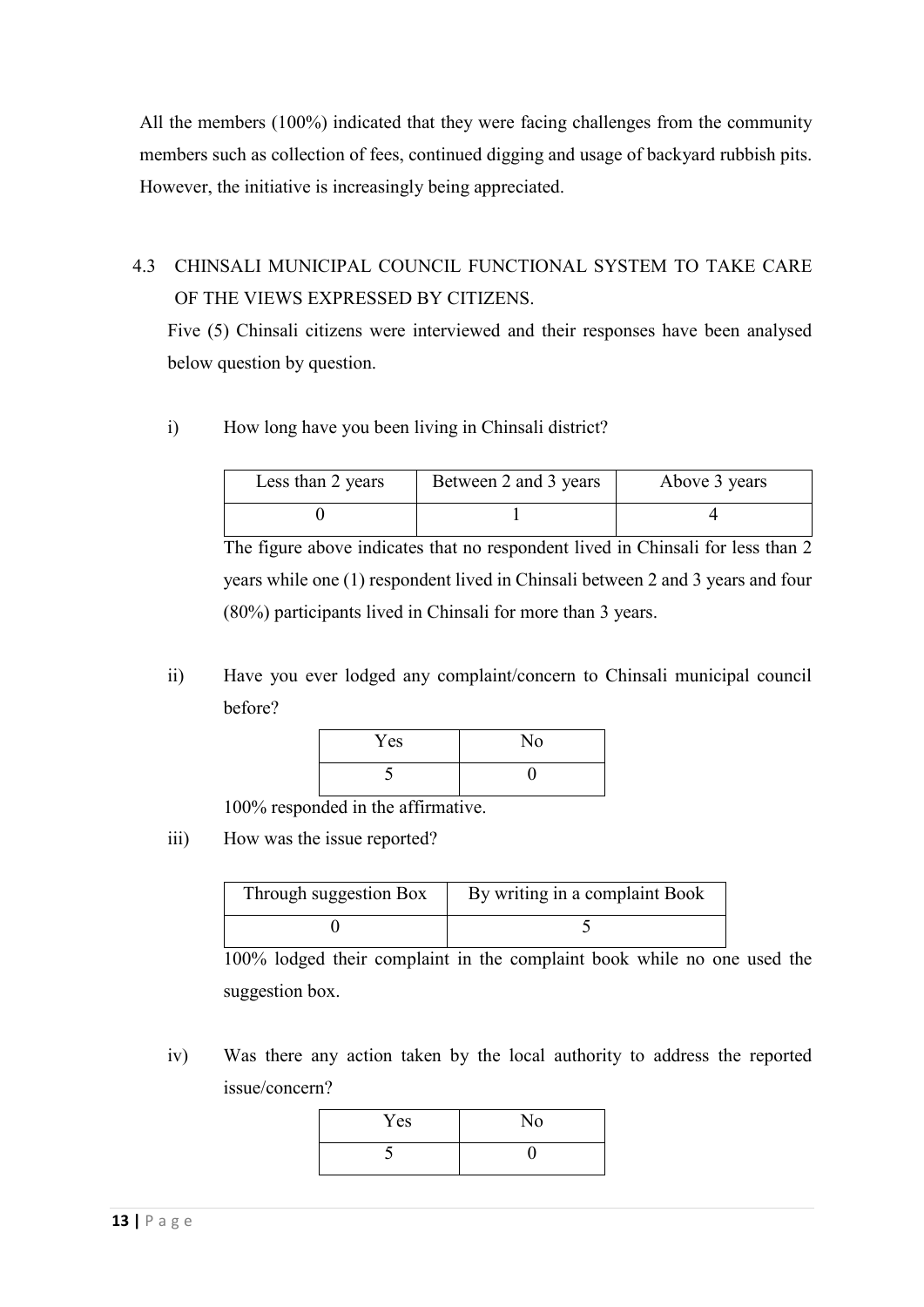All the 5 respondents reported that they had reported and action was taken to address the matter. This represented 100% positive response.

v) How long did it take for the council to take action?

| Less than 1 week | About 1 week | More than 1 week |
|------------------|--------------|------------------|
|                  |              |                  |

3 out of 5 citizens (60%) contacted responded that it took less than 1 week, 2 of them said it took 1 week and no one said that it took more than 1 week.

vi) Has the issue stopped or continued?

| Stopped | Continued |
|---------|-----------|
|         |           |

3 out of 5 said that the issue had stopped while 2 said that it had continued. This represented 60% and 40% respectively.

vii) Did the council make any follow up to check whether the reported matter had stopped or continued?

| Follow up made | No follow up was made |
|----------------|-----------------------|
|                |                       |

Out of all the respondents contacted,  $2(40\%)$  said that the follow up was made while 3 (60%) reported that there was no follow up.

viii) In your own opinion, do you think the council takes care of the citizen's views when reported?



4 participants (80%) were of the view that Chinsali Municipal council takes care while 1 (10%) said they are inconsistent.

# 5.0 DISCUSION OF FINDINGS

#### OVERVIEW

This section discusses the findings of the report with the support of the relevant reviewed literature. The evaluation report revealed a lot of issues pertaining to the three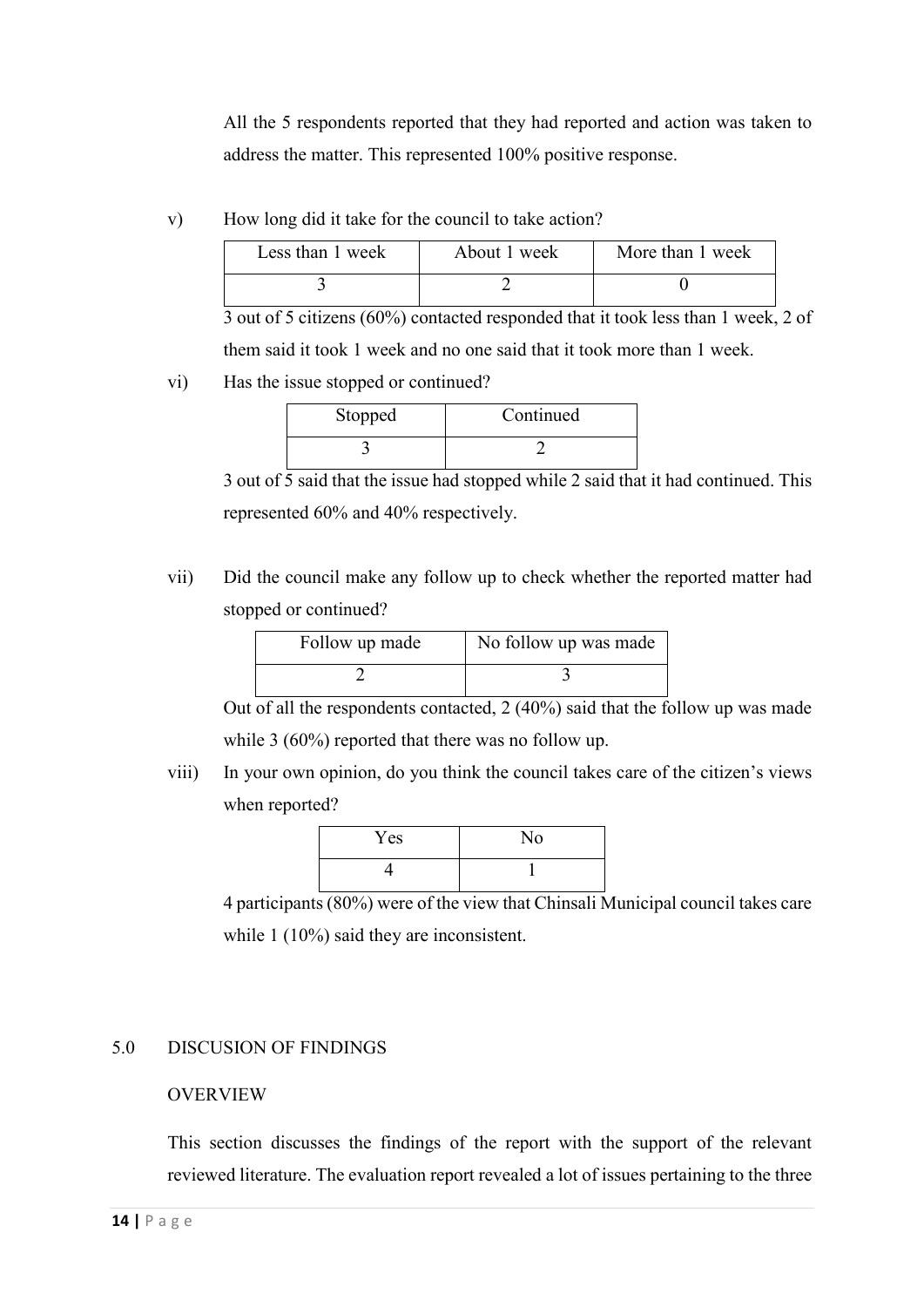year municipal partnership programme between Chinsali municipal council and Pitea Kommun in the area of local democracy. The arrangement and discussion have been done in accordance with themes derived from the specific objectives and presentation of report findings.

## 5.1 COUNCILLORS AND COUNCIL OFFICIALS

All councillors and council officials were aware of the program and had information on the project, they also said that women had the capacity to participate in development, supported by men. The respondents were encouraged by the performance of the waste management group and the election of the first female councillor in the Chinsali municipal council. It was clear that there was more women participation in development issues than before.

However, they were of the view that comprehensive sensitization of women in all wards was required and that with the decentralisation policy being implemented, more exchange visits were required in different areas and at different levels in the municipality. This would ensure gender mainstreaming in all areas of development and cooperation.

It was clear that the officials and councillors had been exposed to positive work culture when they interacted with their colleagues in the Pitea Kommun which definitely helped execution of duties in their work areas. They indicated that the support should continue a bit longer for complete capacity building of councillors and council officials partly because of staff turnover. This will ensure sustainability after the end of the project.

#### 5.2 WASTE MANAGEMENT GROUP

According to Thomas (1998), municipal solid waste management has become a major issue of concern for many developing countries. It was therefore imperative and clear that women started out together on this programme as a group. They had a structure in place and the cooperation between the members was good. They also received support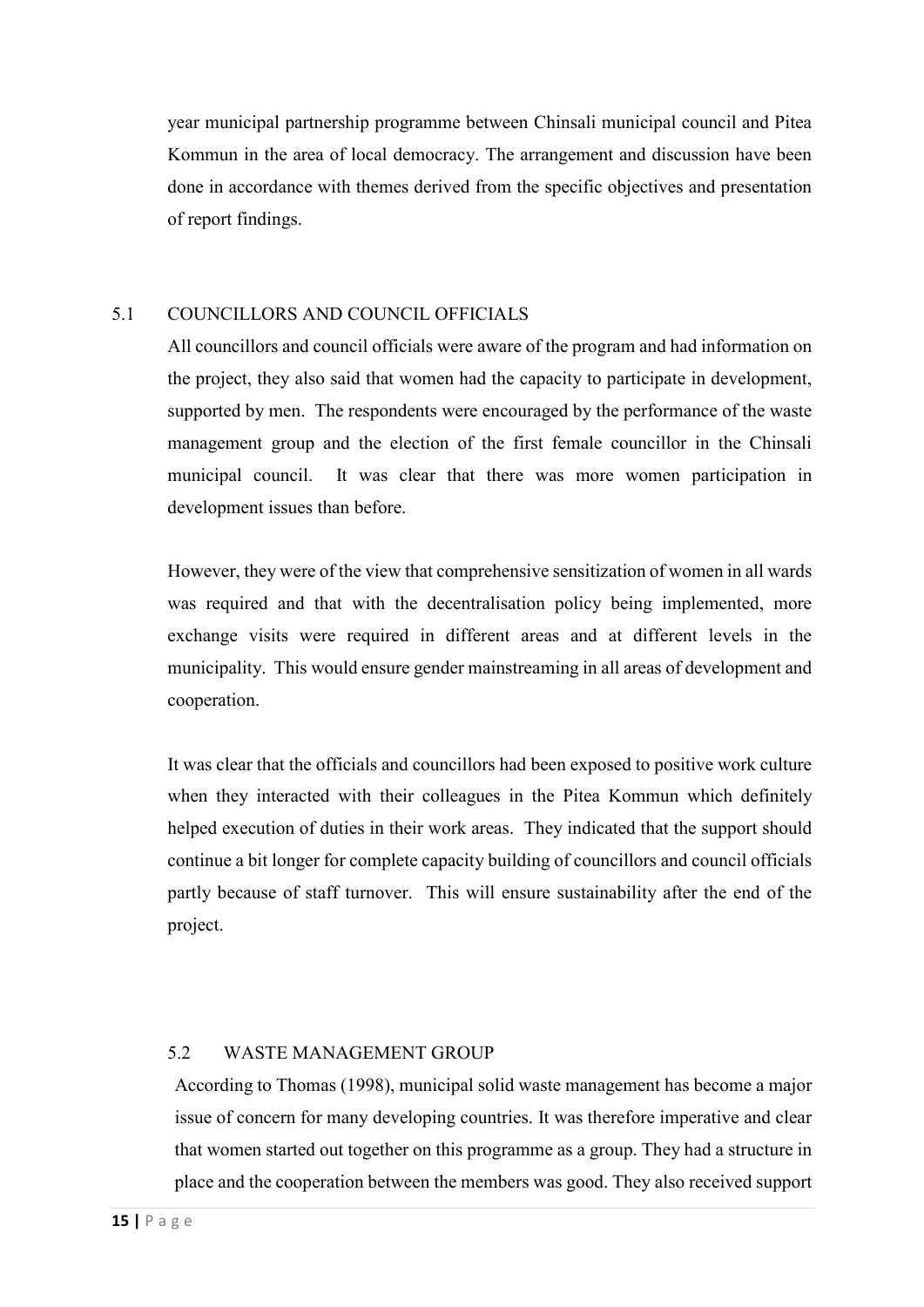from the council. In times of challenges, the available structure was adequate to help resolve any conflicts which arose within the group.

The women received training in various aspects of waste management and they were aware of the advantages of waste management especially those which were health related and also the business opportunities the chosen project presented in the area of recycling. The venture was expected to grow because population in Chinsali municipal council was rapidly increasing as a result of the declaration of Chinsali as a provincial headquarters for Muchinga province. This is in line with what Mukuka and Masiye (2002), said that, "there is a quasi linear relationship between population growth and waste produced".

Currently, the women meet two times a week to serve their clients and also sensitize them in the area of cleanliness in the community, in three pilot residential areas. Although they faced some challenges during their operations like delayed payments from their clients, limited equipment for use, few locations of skip bins around their area of operation and resistance from some residents who dig illegal garbage pits in their backyards, they have hope for a better future. They also hope to diversify into other viable enterprises such as poultry rearing. However, the group was of the view that the local authority should be forceful in implementing the  $by$  – law against digging of rubbish pits.

# 5.3 CITIZENS' VIEWS ON CHINSALI MUNICIPAL COUNCIL FUNCTIONAL **SYSTEM**

In line with the Zambian government devolution policy, which is to decentralise and strengthen the Local Government by improving efficiency and effectiveness in the performance of local authority functioning systems and delivery of services to the local people (MoE, 2011).

The findings clearly indicated that Chinsali municipal council had put in place systems through which citizens expressed their views. Common cases that were reported by the citizens included; uncontrolled stray animals, uncontrolled brewing and excessive intake of illicit beers, selling of rotten foods and other expired products in butcheries and shops, noise pollution from bars and those making pirated music compact discs (CDs), construction of pit latrines in undesignated places within a particular compound.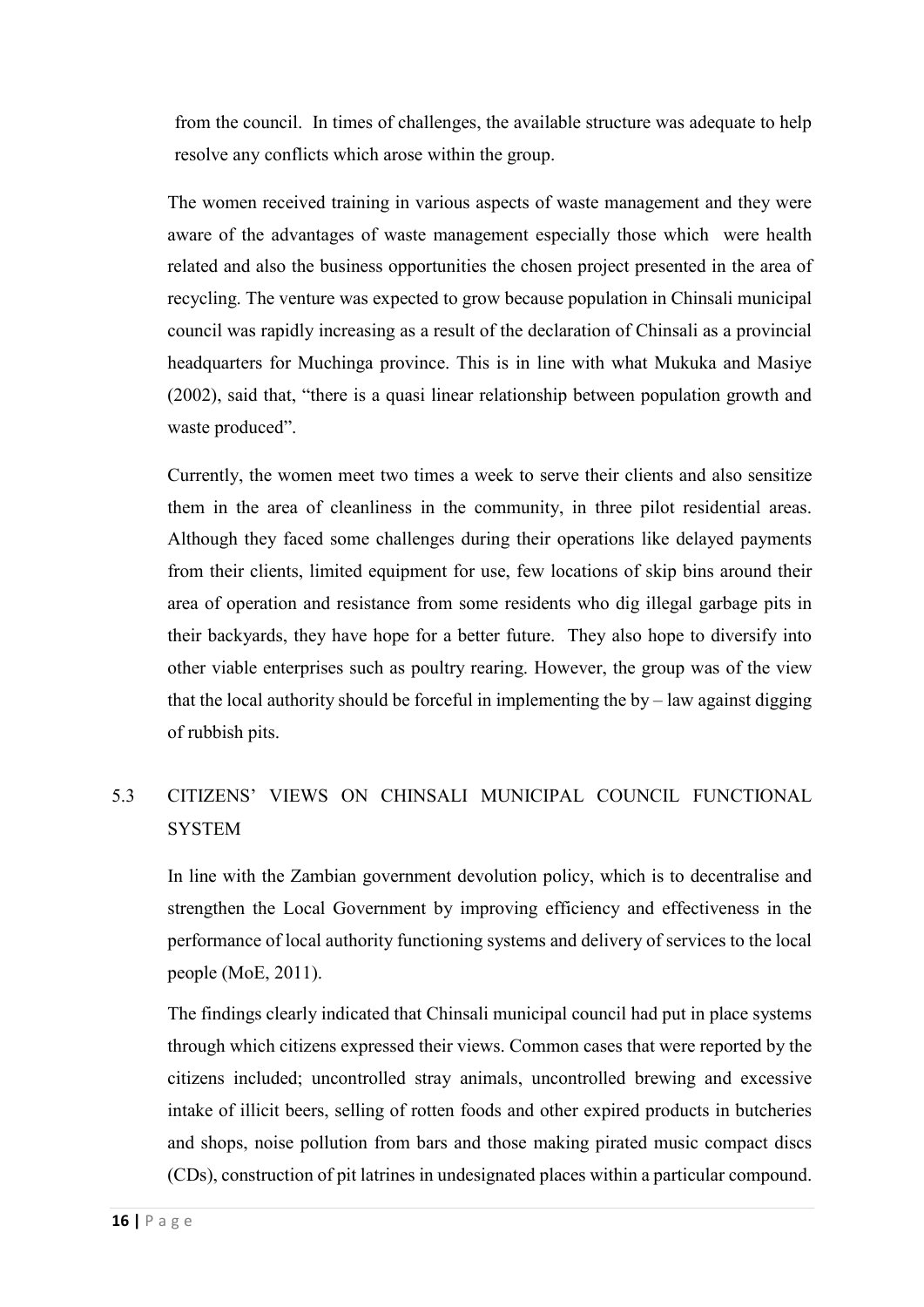It was reported that the Director Environmental services was responsible for the implementation of a functioning system to respond to the concerns and views of the citizen. However, the responsibility has now been transferred to the Public Relations Officer who recently joined Chinsali Municipal Council. The following systems were put in place and are functional;

#### 4.3.1 COMPLAINT BOOK

The evaluation team confirmed that a complaint book, where all issues/concerns reported by citizens was available. It contained details such as the date when the complaint was lodged, the actual complaint, the place or location of occurrence, the name of the complainant and the action taken

#### 4.3.2 SUGGESTION BOX

A suggestion box is available and is placed along the corridor near the notice board where every citizen can see it and drop in suggestions or opinions from the residents.

Looking at the results presented, it was categorically clear that Chinsali Municipal council had created a functional system where citizens expressed their views and in most cases the council acted promptly in addressing cases.

However, it was also noted that some cases of noise pollution and excessive intake of illicit beers that had been reported and dealt with were repeated by offenders and the municipality did not make a follow up.

#### 6. CONCLUSION AND RECOMMENDATIONS

This part of the evaluation report discusses the conclusions and the recommendations to the evaluation report.

#### 6.1 CONCLUSIONS

The two sections above present the main findings of the task of evaluation that was conducted for evaluating the Municipal partnership programme between Chinsali municipal council and Pitea Kommun in the area of local democracy project.

The evaluation revealed that the project achieved the development of capacity in Councillors (elected politicians) and council officials in Chinsali to enable them involve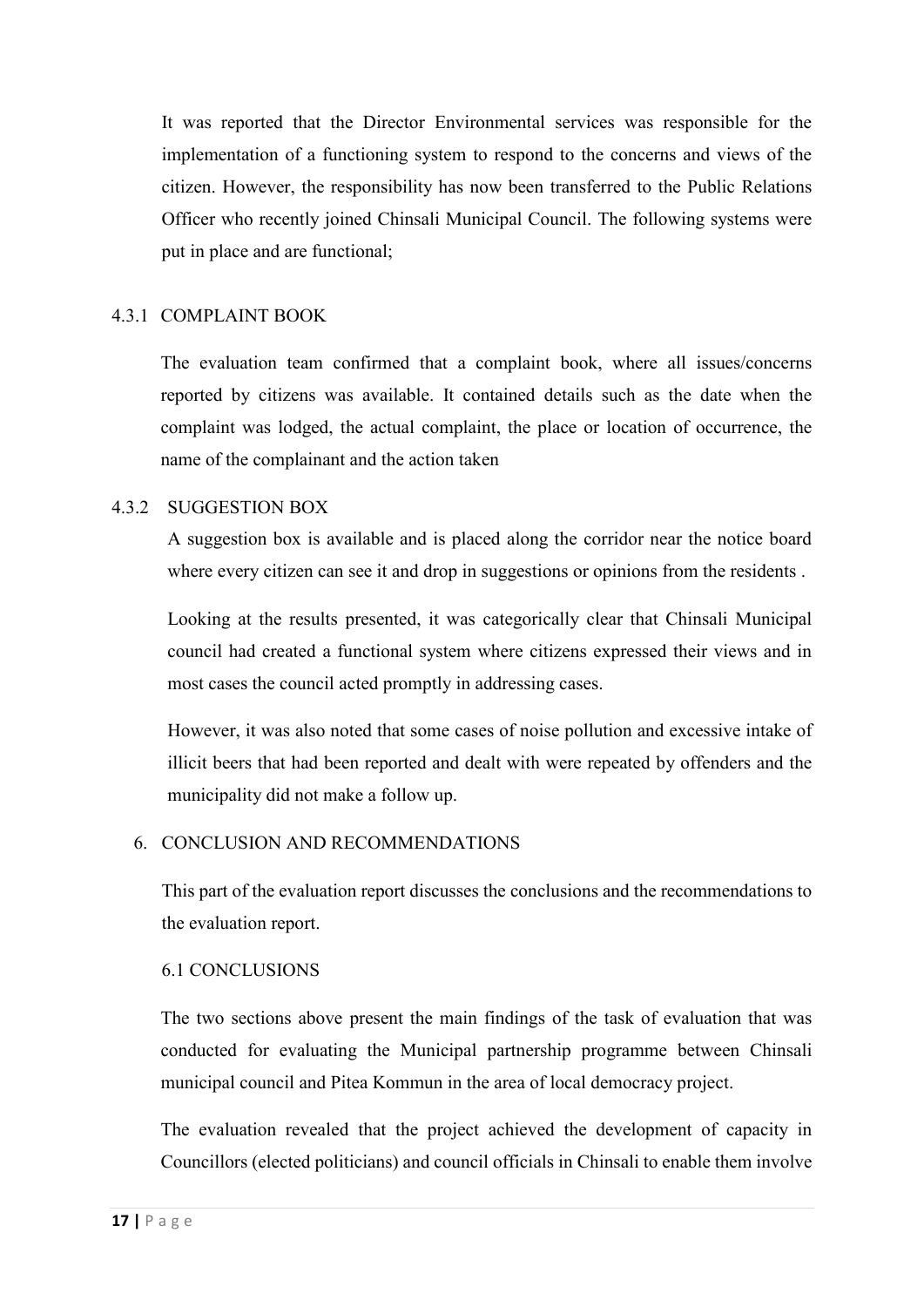women in the development of local democracy which culminated in the election of the first female councillor and active participation of women in local governance.

The project enhanced the establishment of a functioning systems where citizens expressed their views freely for the municipalities' action.

The other success was the formation of a functional women waste management group which has continued to work together in raising resources for their families through garbage collection and sensitising community members about cleanliness.

#### 6.2 RECOMMENDATIONS

In view of the evaluation results in this report, the following are the recommendations by the evaluation team to Chinsali municipal council and Pitea Kommun:

- 6.2.1 The municipality must improve on empowering women participation in local democracy by providing all the necessary requisites for their effective operation and expansion into other viable ventures.
- 6.2.2 The female representatives should be supported with skill needs assessment, capacity building training, mentorship and monitoring of their individual work plans (Zambia national womens Lobby, 2018).
- 6.2.3 Mainstreaming gender at all levels in the municipality should be enhanced
- 6.2.4 Information dissemination amongst all council stakeholders should be improved.
- 6.2.5 The council should decentralise or roll out the project to all parts of the district.
- 6.2.6 The council should reinforce all by  $-$  laws for smooth operations by the women's group and other upcoming initiatives
- 6.2.7 The project must continue for a few more years to ensure management, staff, councillors and women develop capacity and ensure sustainability of the project.
- 6.2.8 There is need for more exchange visits in different specialised departments.
- 6.2.9 The council must ensure that all reported complaints are acted upon conclusively and develop comprehensive follow up plan.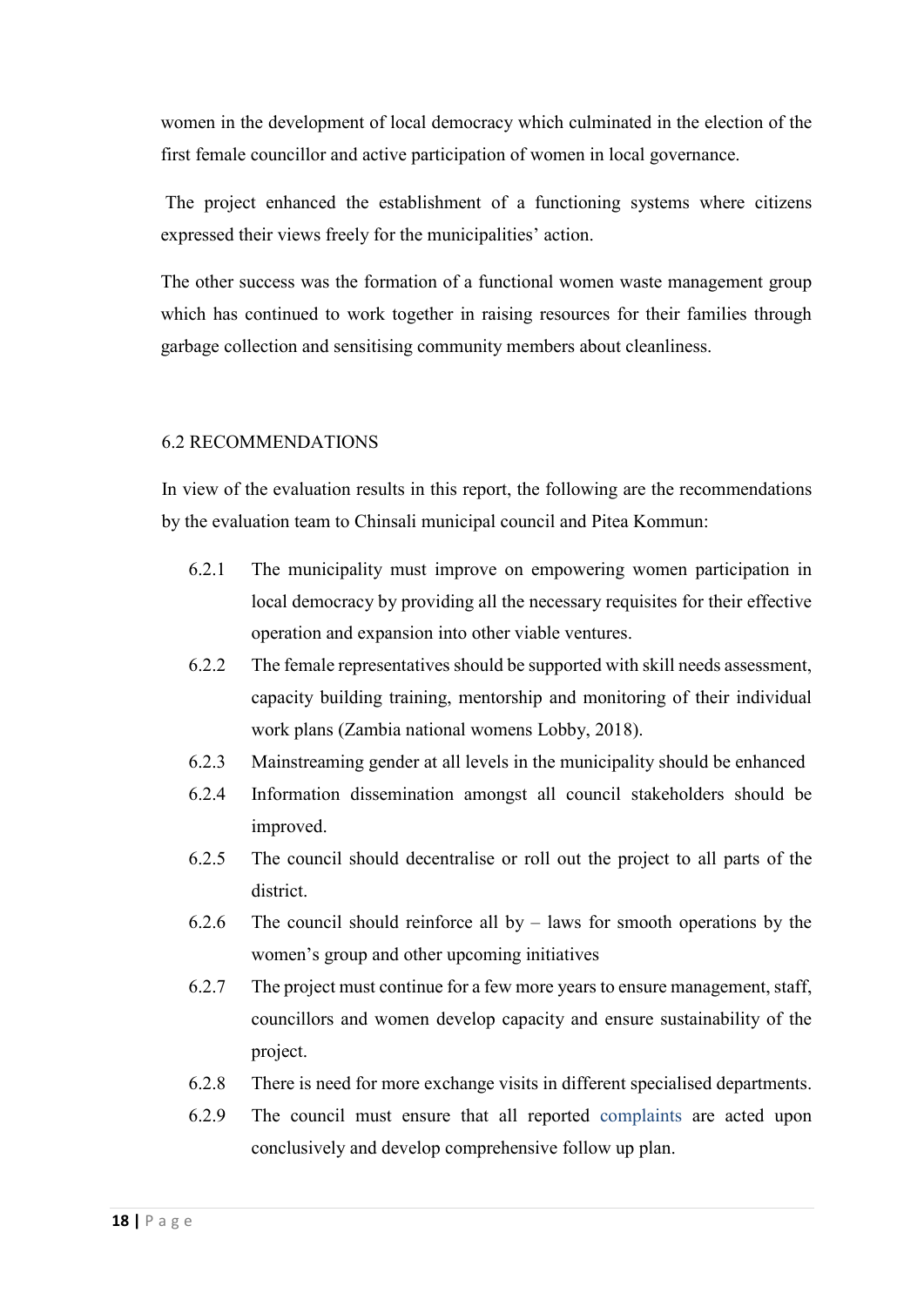6.2.10 The council should develop a supervisory system for all established groups especially for the women waste management group.

#### **REFERENCES**

Ministry of Education, (2011). **Sector Devolution Plan**. Republic of Zambia; Lusaka.

Mukuka, L. and Masiye. G, (2002). **Urban Solid Waste Management in Zambia**, Municipal Development Programme, IDRC

Thomas H. (1998). **Solid Waste Management**. Kingston: Canoe Press.

Zambia national women's lobby (2018): Empowering women in politics for enhanced leadership and participation in decision making processes project. ZNWL, Lusaka, Zambia.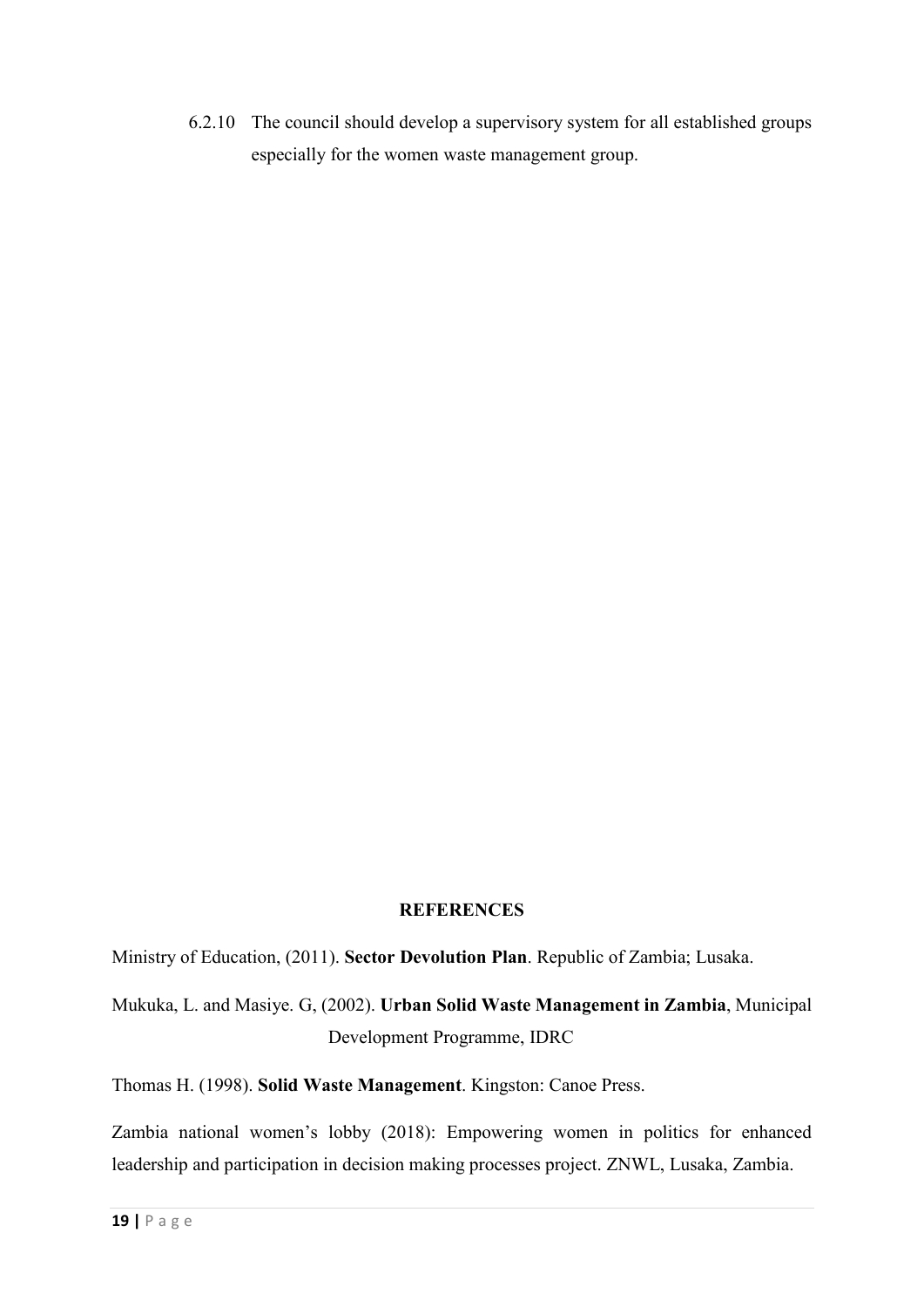# APPENDIX (i)

# EVALUATION QUESTIONNAIRE WITH OFFICIALS AND COUNCILLORS

AGE

GENDER

1. Are you aware of the Municipal partnership between Chinsali municipal council and Pitea municipality (yes/no)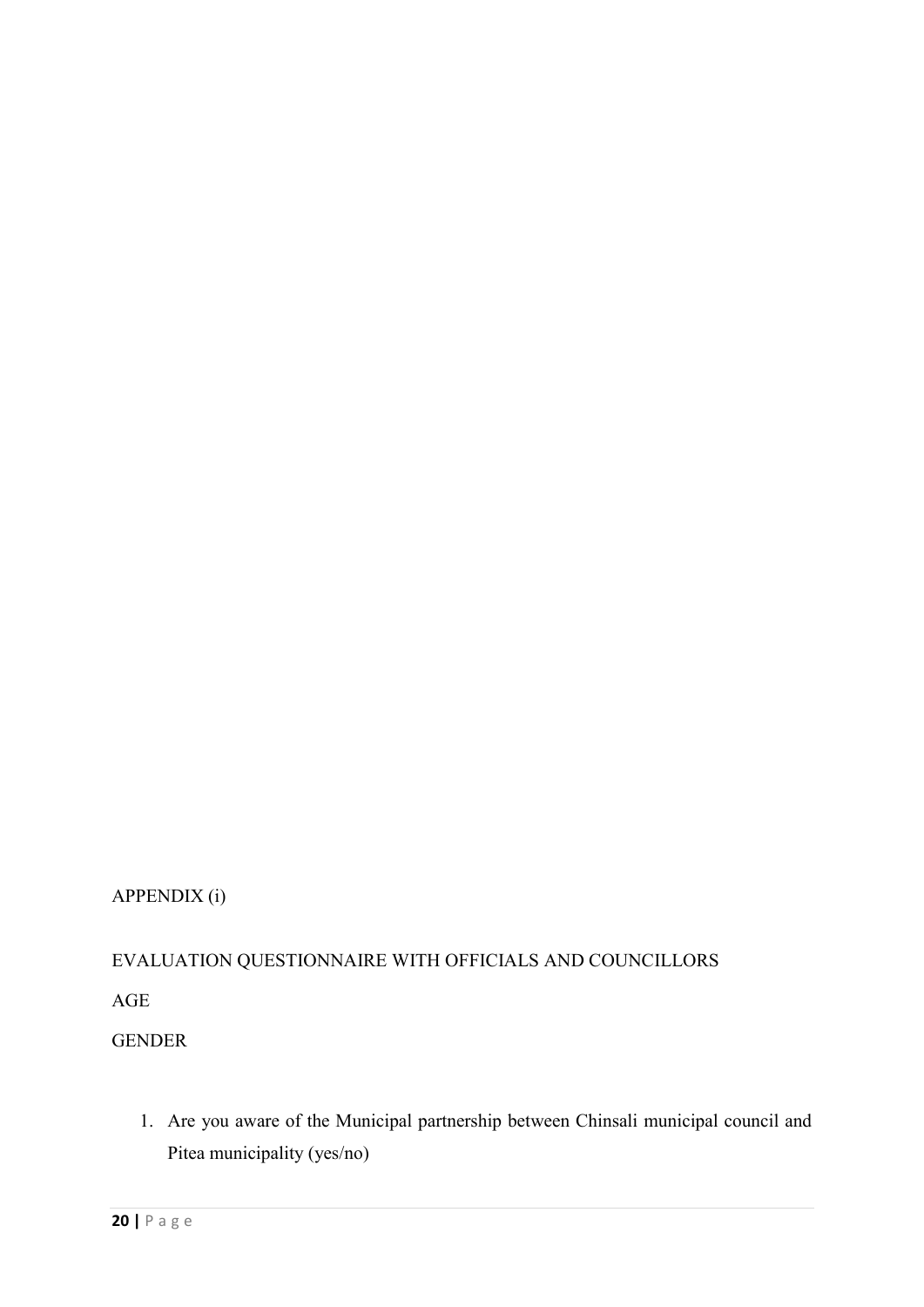- 2. Have you had enough information about this project? If not what is missing?
- 3. What have you learned about women's ability to participate in developing the municipality?
- 4. What experience do you now have of women's ability to participate in local democracy?
- 5. ls there more participation among women now than before the project, if so in which way?
- 6. In what way has this affected you as an elected representative?
- 7. What effect on work for local democracy has this project had?
- 8. How has been the cooperation among officials in relation to the project?
- 9. What could have been done in a better way in the process of this project?
- 10. How can the work for focus on women and women participation continue when this project ends?
- 11. Has the project with Pitea municipality had an impact on the way you do your work as a councillor? If yes, in what way?
- 12. Has the project made any personal change in your way of thinking regarding local democracy and /or women empowerment/participation

#### **Thank you for your participation**

#### APPENDIX (ii)

#### EVALUATION QUESTIONAIRE WITH WASTE MANAGEMENT GROUP

1. How long have you been a member of the Waste Management Group?

2. Have you under gone any trainings as a member of the group? Yes /No, if yes what did you learn?

3. Have you learned new things in the group?

4. What work is the group involved currently?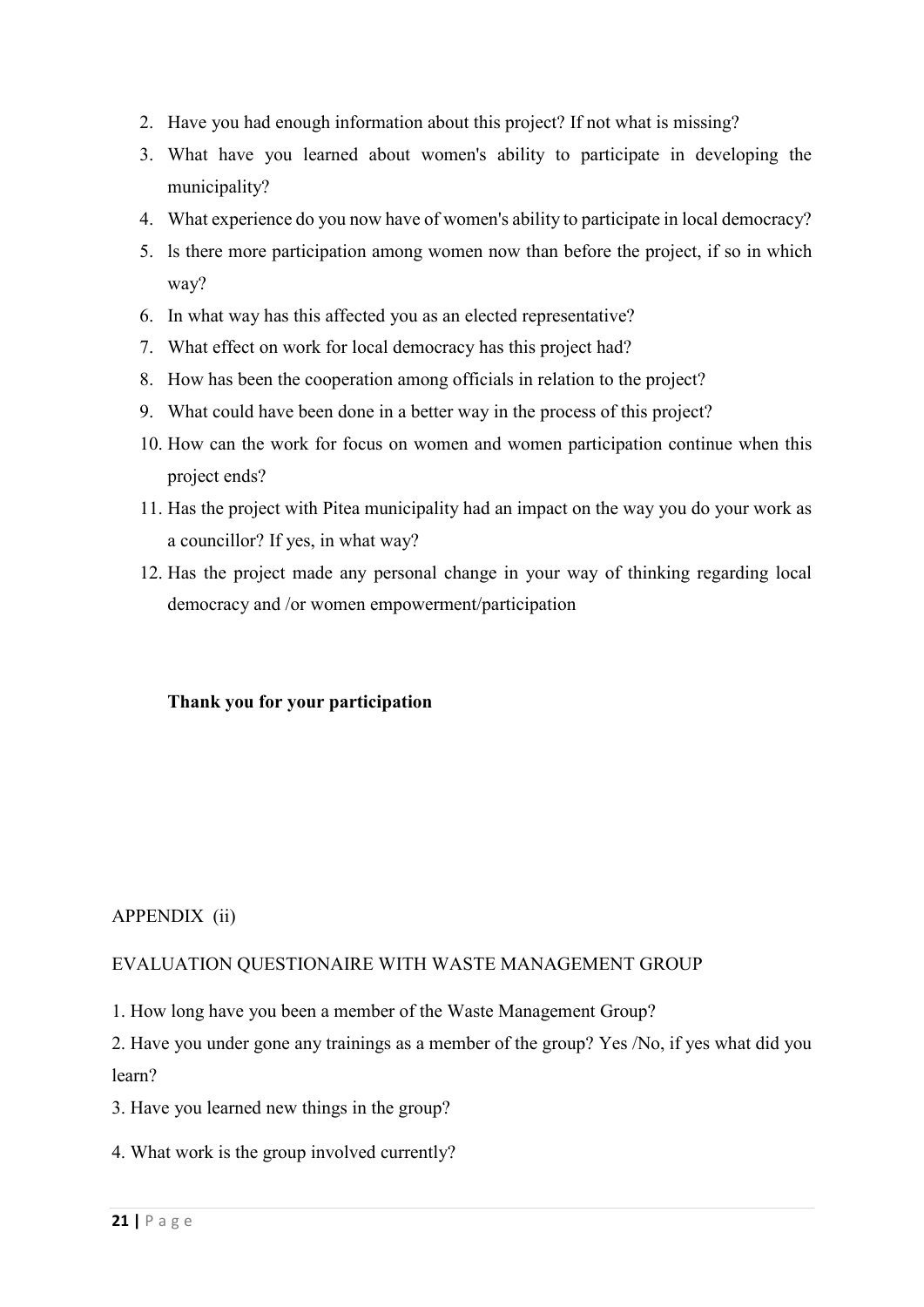5. What are the benefits of being part of this group?

6. What could have been done better? When faced with problems /challenges, how do you solve them?

7. How is the co-operation between group members?

8. Do you have any structure in your group, Yes/No.? Describe the structure of the group?

9. Do you receive any support from the council if yes, then state how?

10. Do you see yourself continuing as a member of Solid Waste Management Group?

11. What challenges are you facing from the community, if any, how has been the response from the community?

#### **Thank you for your participation**

#### APPENDIX (iii)

#### EVALUATION QUESTINNAIRE WITH PUBLIC CITIZENS

- 1. Have you ever logged any complaint/concern to Chinsali municipal council before?
- 2. How was the issue reported?
- 3. Was there any action taken by the local authority to address the reported issue/concern?
- 4. How long did it take for the council to take action?